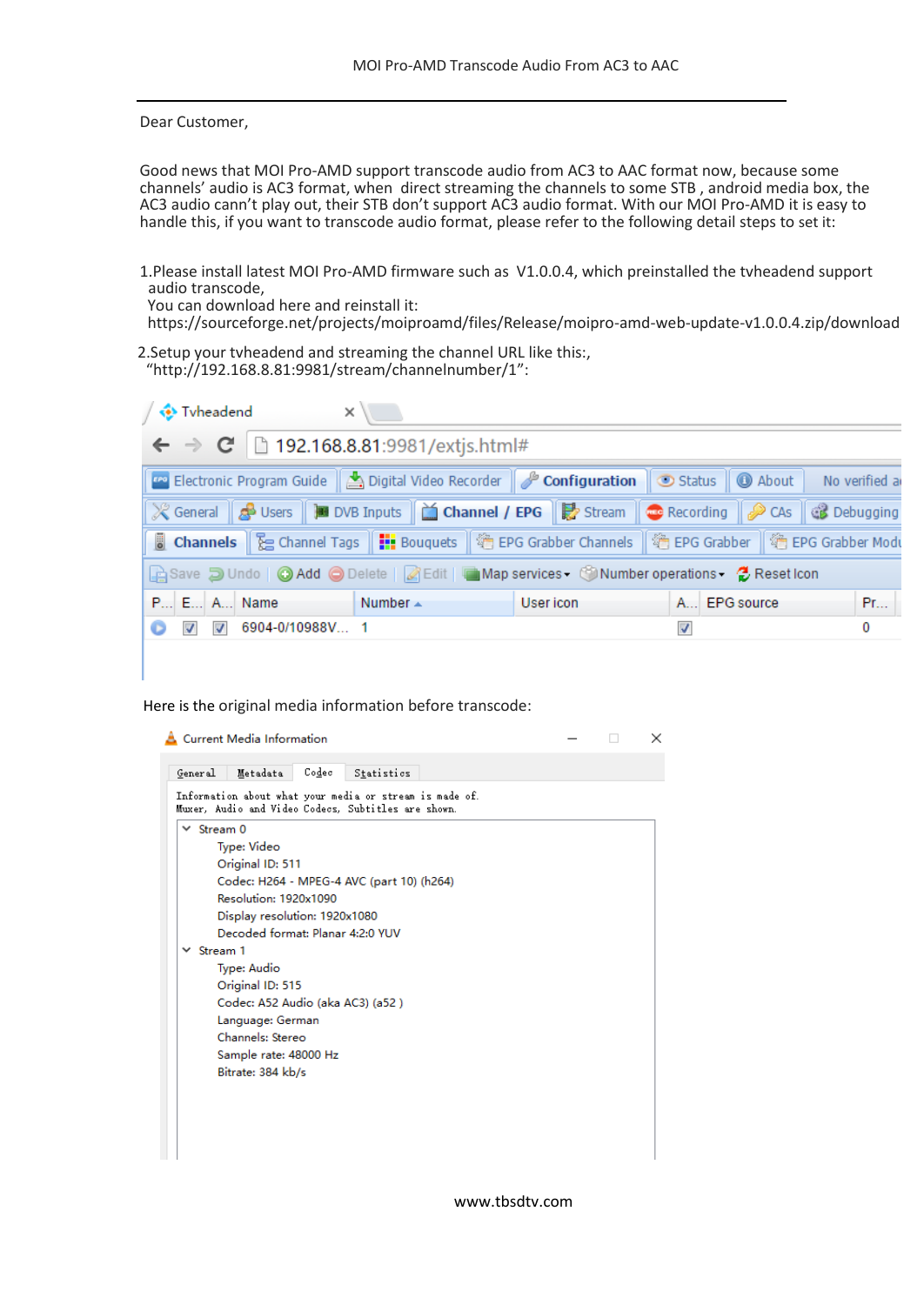For more information about how to use tvheadend please visit the following website:

[https://www.youtube.com/watch?v=f5-b1w-4v\\_A](https://www.youtube.com/watch?v=f5-b1w-4v_A)

http://www.tbsdtv.com/forum/viewtopic.php?f=86&t=9949&sid=5fd44147a28e44f0397f601d56d86820

3.Set audio transcode.

Login tvheadend webpage click ''Configuration''---''Stream'' --- ''Stream Profiles'', add a transcode/av-lib:

| Tyheadend<br>$\times$                                                                                                                                                                                                                                                                                                                                      |                             |                                                                                                       |
|------------------------------------------------------------------------------------------------------------------------------------------------------------------------------------------------------------------------------------------------------------------------------------------------------------------------------------------------------------|-----------------------------|-------------------------------------------------------------------------------------------------------|
| $\Rightarrow$ <b>C</b>   192.168.8.81:9981/extjs.html#                                                                                                                                                                                                                                                                                                     |                             |                                                                                                       |
| Configuration Cuide   Digital Video Recorder   Configuration<br>※ General   <mark>☆</mark> Users    ■ DVB Inputs    △ Channel / EPG    <mark>☆ Stream    △</mark> Recording    <i>◆</i> CAs    ③ Debugging<br>■ Stream Profiles   秒 Video Stream Filters   Coldinal Audio Stream Filters   国 Teletext Stream Filters  <br>Save J Undo   Add Clone O Delete |                             | <b>O</b> About<br>Status<br>No verified access<br><b>同 Subtitle Stream Filt</b>                       |
| Stream Profile Name A<br>htsp<br>matroska                                                                                                                                                                                                                                                                                                                  | Add Stream Profile<br>Type: | v                                                                                                     |
| pass<br>webtv-h264-aac-matroska<br>webtv-h264-aac-mpegts<br>webtv-vp8-vorbis-webm                                                                                                                                                                                                                                                                          | <b>Q</b> Cancel             | MPEG-TS Pass-thru/built-in<br>Matroska (mkv)/built-in<br><b>HTSP Stream Profile</b><br>MPEG-TS/av-lib |
|                                                                                                                                                                                                                                                                                                                                                            |                             | Matroska/av-lib<br>MP4/av-lib<br>Transcode/av-lib                                                     |

Then you will see the below dialog ,you can set the both the audio and video transcode codec , transcode the video will cost a lot of CPU for MOI Pro-AMD, we do not process the video so choose copy codec type, for audio we choose AAC. Check the defaul checkbox then all channels audio codec will transcode to AAC.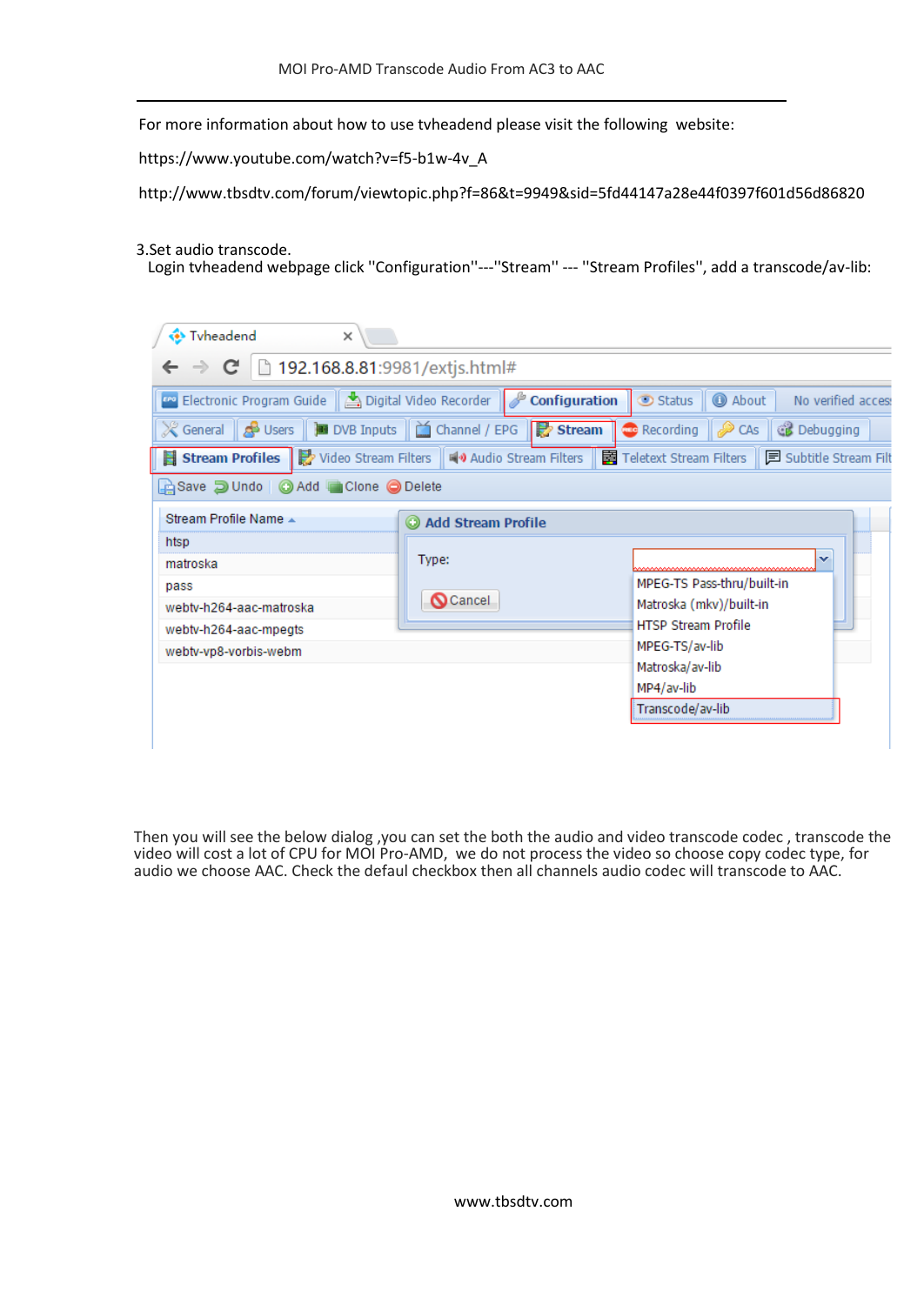| $\blacktriangle$ Configuration       |                                  |   |
|--------------------------------------|----------------------------------|---|
| Enabled:                             | $\overline{\mathsf{v}}$          |   |
| Default:                             | √                                |   |
| Profile name:                        | audiotrans                       |   |
| Comment:                             | toaac                            |   |
| Default priority:                    | Normal                           | v |
| Force priority:                      | 0                                |   |
| Timeout (sec) (0=infinite):          | 5                                |   |
| Restart on error:                    | m                                |   |
| Continue even if descrambling fails: | $\triangledown$                  |   |
| Preferred service video type:        | None                             | ٧ |
| Container:                           | Matroska (mkv)/built-in          | v |
| $\blacktriangle$ Transcoding         |                                  |   |
| Resolution (height):                 | 384                              |   |
| Channels:                            | Stereo                           | v |
| Language:                            | Use original                     | v |
| Video codec:                         | Copy codec type                  | v |
| Video codec preset:                  | faster: h264 / h265 / qsv(h264)  | v |
| Video bitrate (kb/s) (0=auto):       | 0                                |   |
| Audio codec:                         | aac: AAC (Advanced Audio Coding) | v |
| Audio bitrate (kb/s) (0=auto):       | 0                                |   |
| Subtitle codec:                      | Do not use                       | ٧ |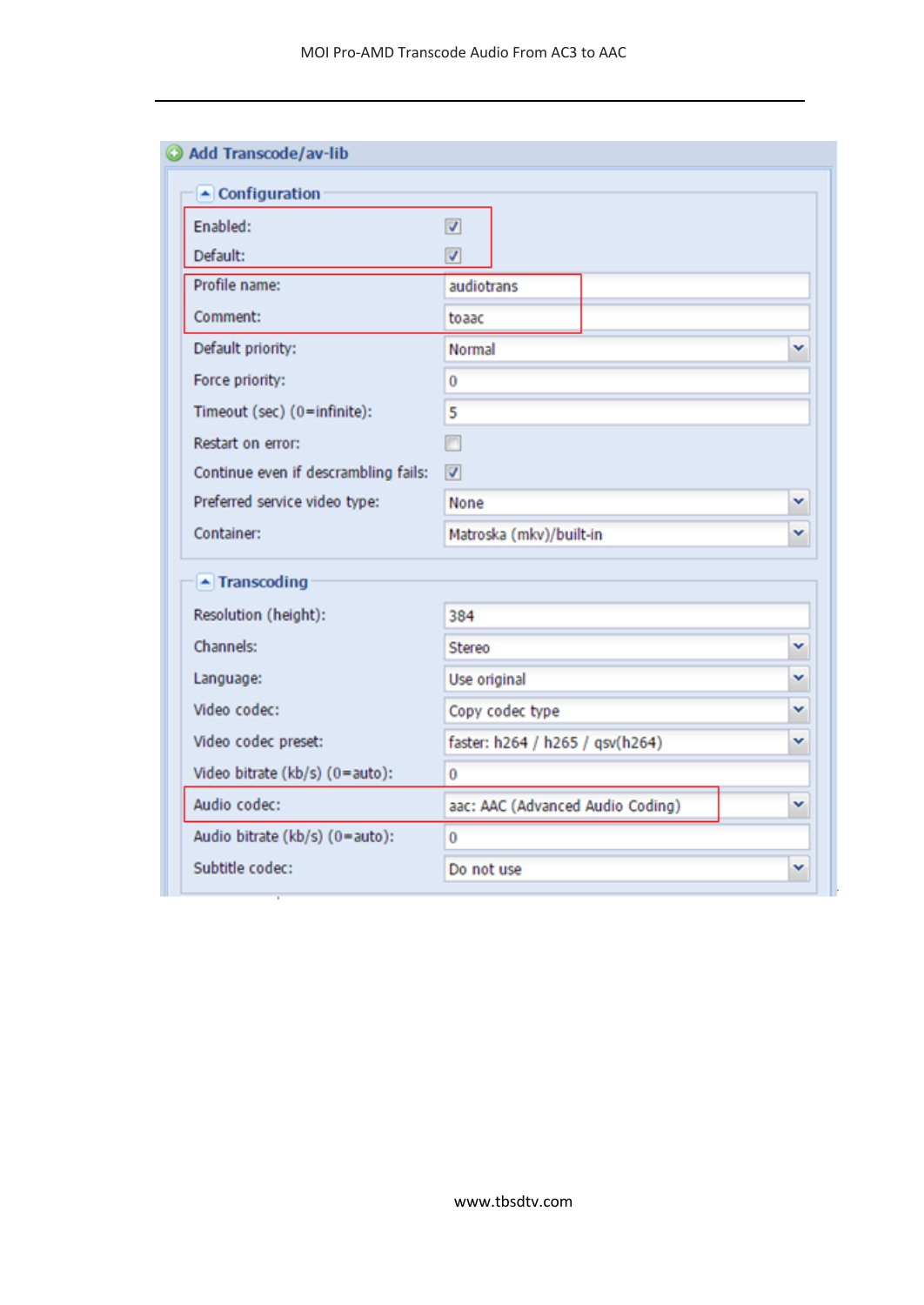Now you can go back to play the stream again and check media information, you will find the audio format have changed to AAC:

| General                  | <b>Metadata</b>                  | Codec | Statistics                                                                                                     |  |  |
|--------------------------|----------------------------------|-------|----------------------------------------------------------------------------------------------------------------|--|--|
|                          |                                  |       | Information about what your media or stream is made of.<br>Muxer, Audio and Video Codecs, Subtitles are shown. |  |  |
| $\times$ Stream 0        |                                  |       |                                                                                                                |  |  |
|                          | Type: Video                      |       |                                                                                                                |  |  |
|                          |                                  |       | Codec: H264 - MPEG-4 AVC (part 10) (avc1)                                                                      |  |  |
|                          | Language: English                |       |                                                                                                                |  |  |
|                          | Resolution: 1920x1090            |       |                                                                                                                |  |  |
|                          | Display resolution: 1920x1080    |       |                                                                                                                |  |  |
|                          | Frame rate: 25                   |       |                                                                                                                |  |  |
|                          | Decoded format: Planar 4:2:0 YUV |       |                                                                                                                |  |  |
| Stream 1<br>$\checkmark$ |                                  |       |                                                                                                                |  |  |
|                          | Type: Audio                      |       |                                                                                                                |  |  |
|                          | Codec: MPEG AAC Audio (mp4a)     |       |                                                                                                                |  |  |
|                          | Language: German                 |       |                                                                                                                |  |  |
|                          | Channels: Stereo                 |       |                                                                                                                |  |  |
|                          | Sample rate: 48000 Hz            |       |                                                                                                                |  |  |
|                          |                                  |       |                                                                                                                |  |  |
|                          |                                  |       |                                                                                                                |  |  |
|                          |                                  |       |                                                                                                                |  |  |
|                          |                                  |       |                                                                                                                |  |  |

In some case, you have set audio transcode and dont' want it work, you can do some changes in URL address, add an parameter to select the original audio or the transcoded.

http://192.168.8.81:9981/stream/channelnumber/1**?&profile=pass** It means vlc will get a URL from tvheadend which run ''pass'' module, this operation haven't any changes in video and audio, the channel will stream out originally.

[http://192.168.8.81:9981/stream/channelnumber/1?&](http://192.168.8.81:9981/stream/channelnumber/1?&profile=audiotrans)**profile=audiotrans** It means vlc will get a URL from tvheadend which run ''audiotrans'' modules, this is audio transcoding you set before, and the audio will be changed to AAC format.